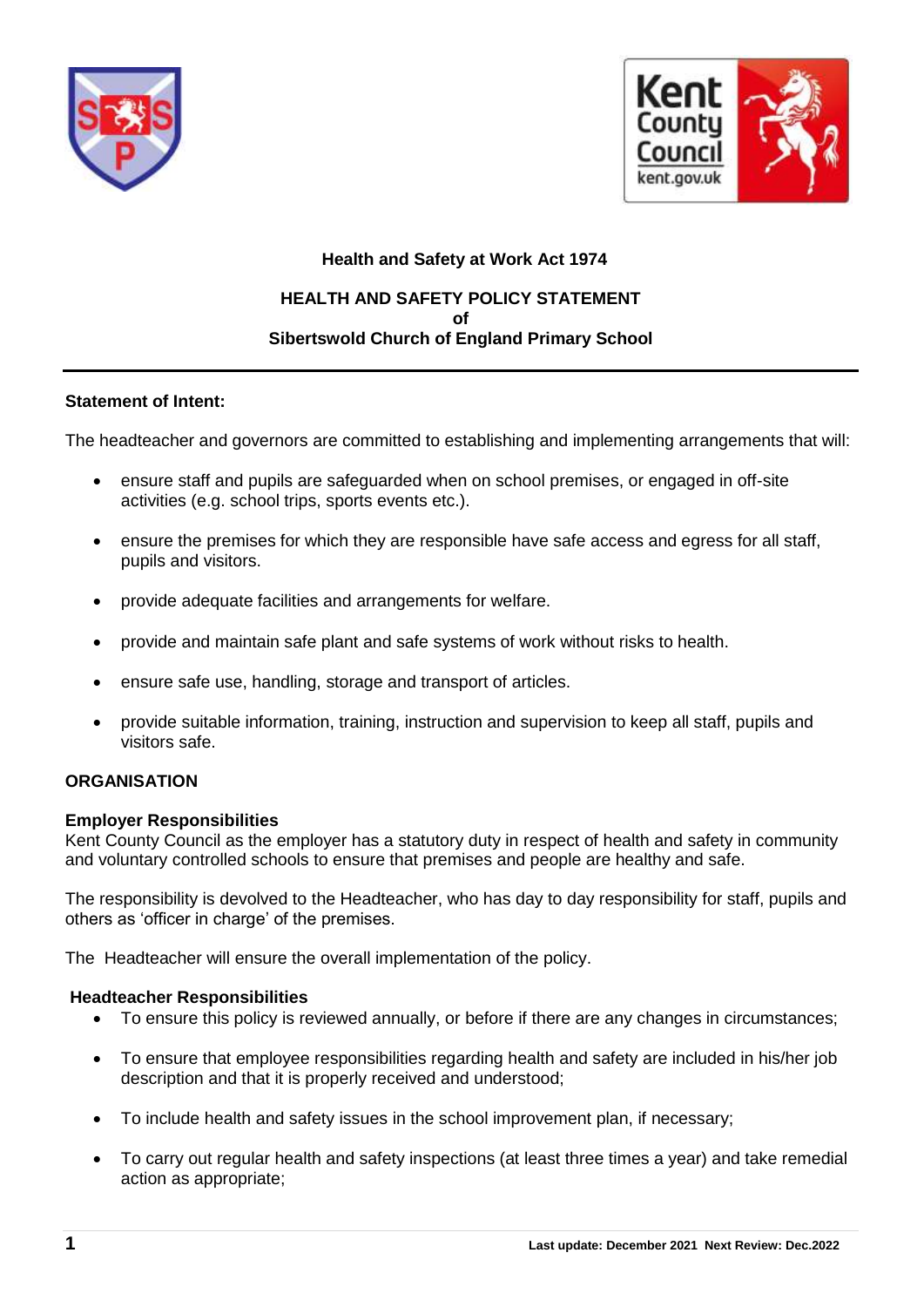- To undertake risk assessments, record significant findings, and review annually, or before if there is a change in circumstance;
- To receive and deal promptly with raised issues or complaints about unsafe premises, equipment or work practices;
- To liaise with KCC property and infrastructure support and/or the building maintenance consultants and/or with contractors to resolve property maintenance issues;
- To ensure that the requirements of any enforcement officer (e.g. HSE Inspector, Environmental Health Officer, Fire Liaison Officer, or Environmental Agency Inspector) are properly addressed;
- To ensure that emergency evacuation procedures are in place and tested;
- To ensure that adequate first aid provision is available and kept up to date;
- To report health and safety issues to the governing body on a regular basis;
- To monitor and review all health and safety policies and procedures.
- Seek advice from other organisations or professionals, such as the Health and Safety Executive, safety advisers etc. as and when necessary.

**NB:** Tasks can be delegated to other staff members but the responsibility remains with the headteacher.

#### **Governors' Responsibilities**

- Responsibility for the health and safety of pupils lies with the governing body of the school, either as the employer of school staff or because it controls school premises (or both).
- The governing body will promote a strategic overview for health and safety.
- The governing body will take all reasonable measures to ensure that the premises and equipment on site are safe and do not put the health or safety of staff, pupils or visitors at risk while they are on the premises.
- The governing body of a community, voluntary controlled, community special and maintained nursery school must comply with any directions given by the LA concerning the health and safety of persons in school, or on school activities elsewhere.
- The governing body will make adequate provision for maintenance of the school premises and equipment, either within the KCC 'Classcare' scheme or within the school's delegated budget.
- The governing body will support and monitor health and safety within the school.
- The governing body can consider appointing a governor to coordinate health and safety from a strategic point of view.

## **Name of Appointed Health and Safety Governor: Mrs C Wray**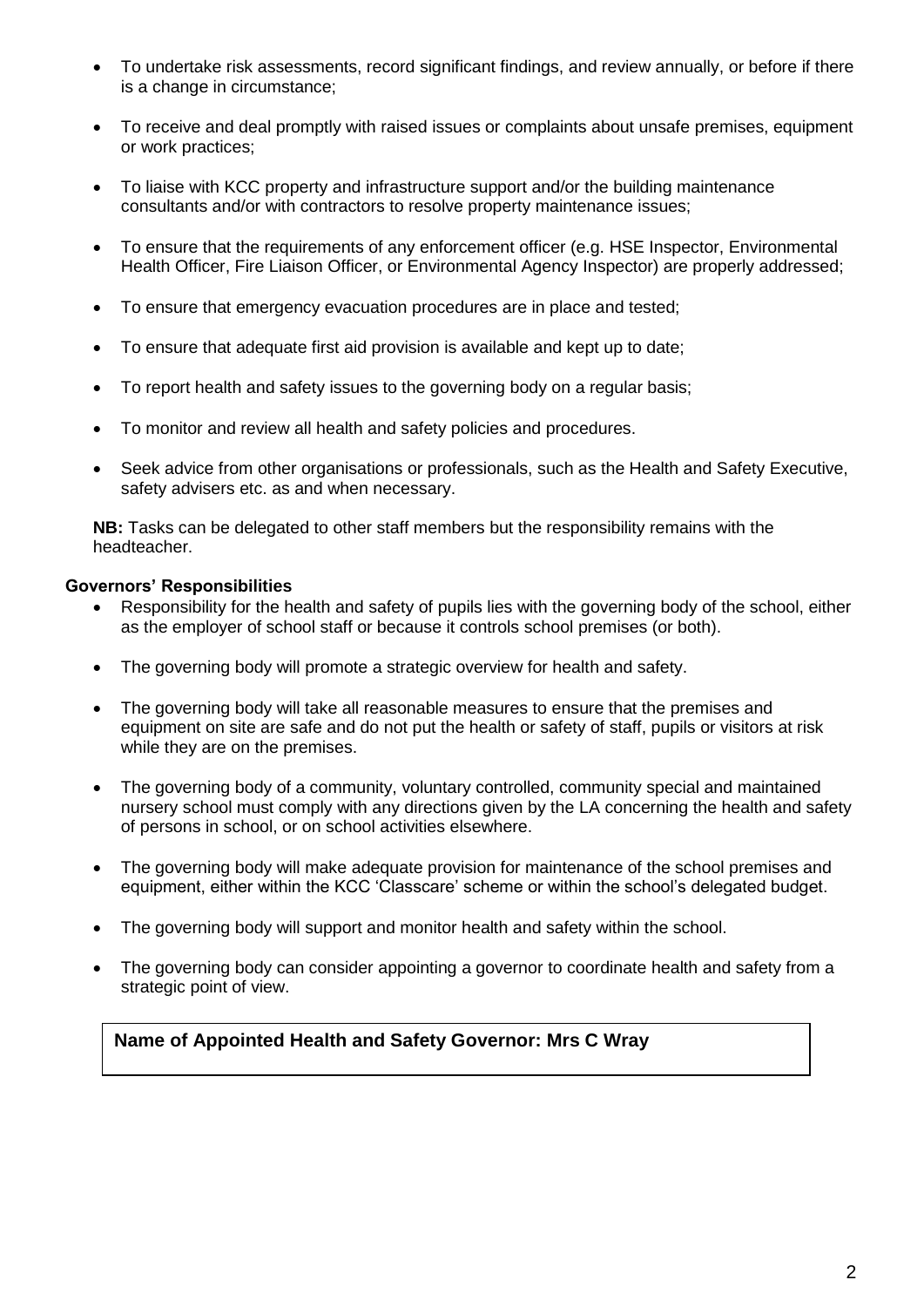#### **Staff Responsibilities**

- Must take reasonable care of their own health and safety and that of others who may be affected by what they do or fail to do.
- Will co-operate with their employer on health and safety matters.
- Will not interfere with anything provided to safeguard their health and safety or that of others.
- Have a duty to report all health and safety concerns to the headteacher or their line manager.

#### **Site Manager Responsibilities**

The Site manager holds responsibility for the day to day maintenance and other buildings / grounds issues. They will:

- ensure that any work that has health and safety implications is prioritised
- report any concerns regarding unresolved hazards in school to the senior management team immediately
- ensure that all work under their control is undertaken in a safe manner
- carry out a daily check of the grounds and building to spot any disrepair or other hazards such as broken glass etc. in the play areas
- ensure that all cleaning staff are aware of safe working practices, especially regarding reporting of hazards, the use of hazardous substances and manual handling
- carry out a weekly test of the fire alarm
- ensure all contractors are 'inducted' and shown the relevant risk assessments, asbestos records and are made aware of any fragile roofs or other hazards in the areas where they will be working
- fully co-operate with health and safety arrangements during larger building projects.

#### **LA Property and Infrastructure Support**

Will ensure that property matters for which the local authority as the employer has statutory responsibilities, (e.g. regular maintenance and testing of fixed electrical wiring or fixed gas appliances) are properly dealt with, (if necessary, by taking premises or fixed equipment out of use). The headteacher is responsible for liaising with KCC property and infrastructure support, and/or the building consultants and/or with contractors from KCC preferred contractors list, to resolve property maintenance issues.

## **Safety Representatives**

Safety representatives of a Trade Union have the following functions:

- Represent employees generally and when you consult them about specific matters that will affect the health, safety and welfare of the employees.
- Represent employees when Health and Safety Inspectors from HSE or Local Authorities consult them.
- Investigate accidents, near misses, and other potential hazards and dangerous occurrences in the workplace.
- Investigate complaints made by an employee they represent about their health, safety or welfare in the workplace.
- Present the findings of investigations to the Headteacher.
- Inspect the workplace;
- With at least one other appointed representative, request in writing that you set up a health and safety committee and attend Health and Safety Committee and meetings as a representative of your employees.

| Names of Trade Union Representatives: |  |
|---------------------------------------|--|
| Contact details:                      |  |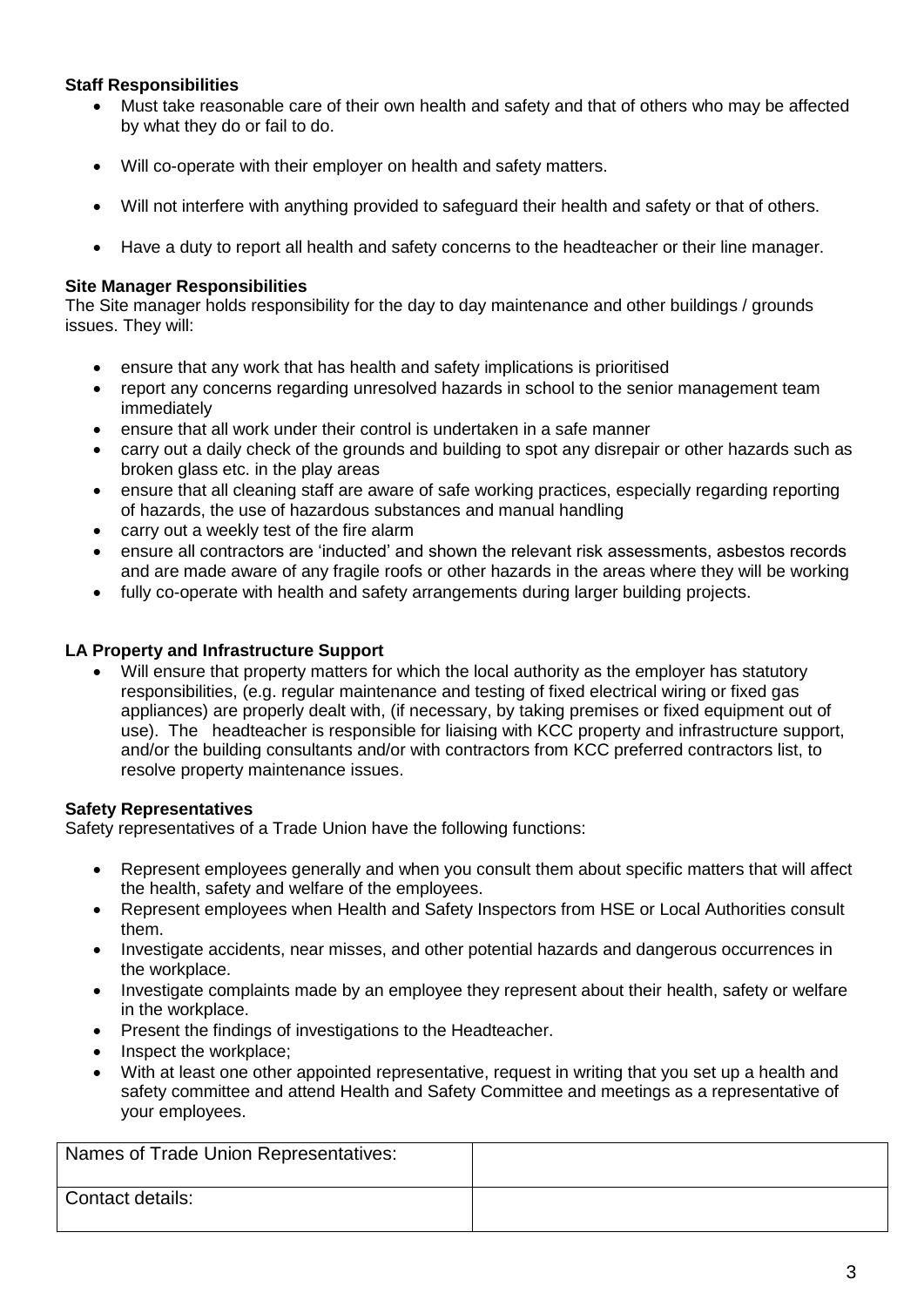| Name of Employee Representative: |  |
|----------------------------------|--|
| Contact details:                 |  |

## **Consultation with Employees**

It is a legal requirement to consult with employees on health and safety issues. A Safety Committee is where formal consultation with employees takes place, but individual and group staff meetings are also appropriate forums for communication on health and safety matters and concerns.

## **Health and Safety is a standing item on all staff meeting agendas.**

## **Information, Instruction and Supervision**

Under health and safety law it is a legal requirement to display or provide a leaflet version of the Health and Safety Law poster.

A copy of the Health and Safety Law Poster can be found:

## **Location of Poster: Staff Room**

- Supervision of young workers/trainees will be arranged/undertaken/monitored by the headteacher or other delegated key members of staff.
- The headteacher will supply adequate information, instruction and supervision for all staff, pupils and visitors to ensure their health and safety.

## **Competency for Health and Safety Tasks and Training**

- Induction training will be ensured for all members of staff by the headteacher/business manager.
- Training will be identified, arranged and monitored by the headteacher and the governing body.
- Staff are also responsible for drawing to the attention of the headteacher their own personal training needs.
- Training records will be easily accessible for audit purposes and will be kept up to date.

## **The person responsible for holding the records is:** The Business Manager

## **Monitoring**

- The headteacher will check working conditions and ensure that safe working practices are being followed. Regular inspections will be undertaken of the school building and grounds three times a year.
- The Governing Body is responsible for investigating accidents although the accountability lies with the headteacher.
- The Business Manager is responsible for investigating work-related causes of sickness and absences, although the accountability lies with the headteacher.
- The headteacher is responsible and accountable for acting on investigation findings in order to prevent a reoccurrence.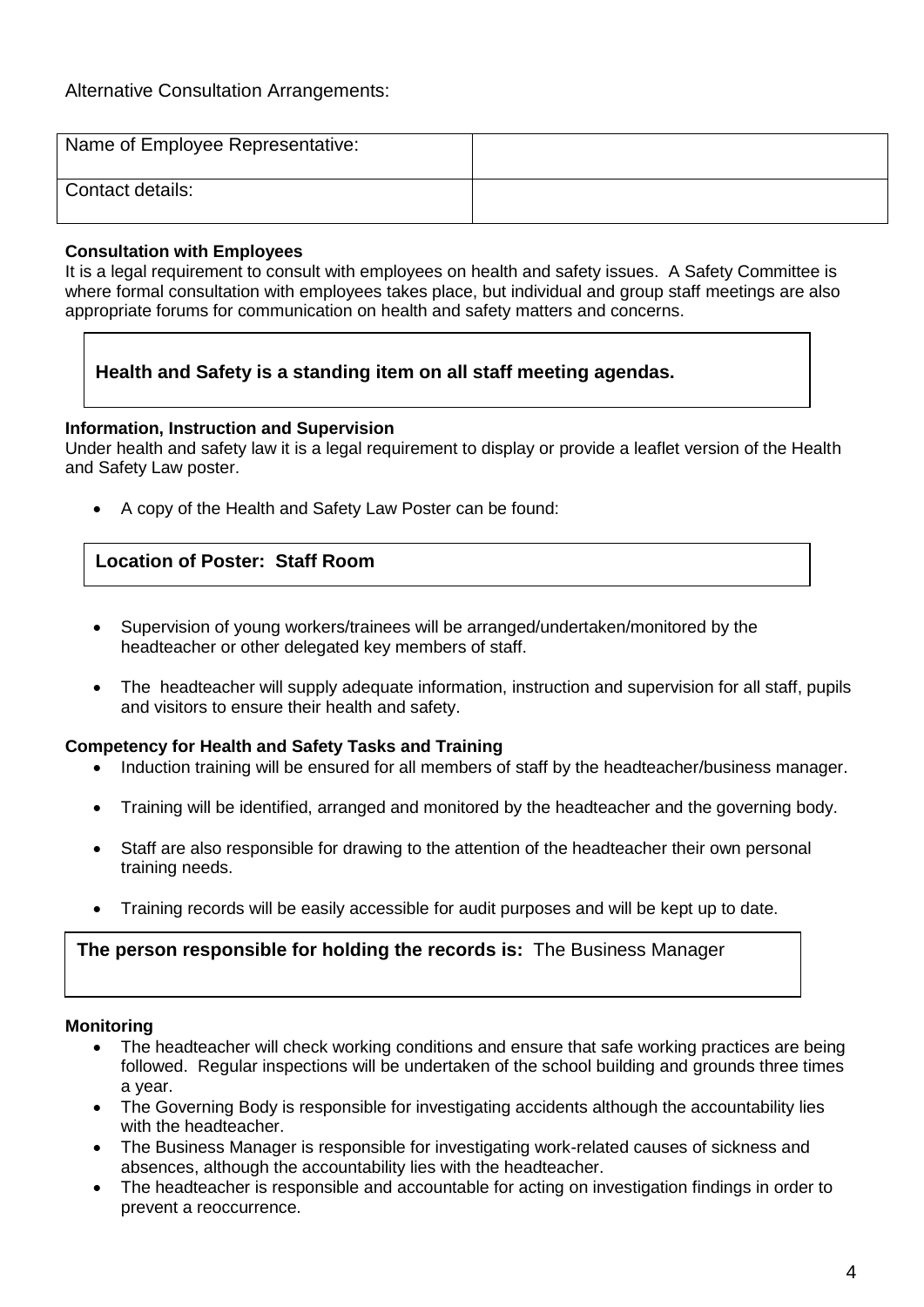#### **ARRANGEMENTS**

#### **School Activities**

- The headteacher will ensure that risk assessments are undertaken.
- The significant findings of all risk assessments will be reported to the governing body and to all relevant staff, contractors and visitors who may be affected.
- Any actions that are required to remove or control risks will be approved by the headteacher or their delegated responsible person.
- The headteacher or delegated responsible person will check that the implemented actions have removed/reduced the risks, and
- All risk assessments will be reviewed on an annual basis or when the work activity changes, whichever is the soonest.

#### **Visitors**

- All visitors shall be directed by clear signage to the reception and must report to the school office, where appropriate arrangements for the signing in and out and identity badges will be provided. (Yellow lanyard for visitors – insert = Yellow for PTA. White for visitors with DBS. Pink for visitors without DBS. Orange lanyards for Governors)
- All visitors shall be made aware of the school's fire arrangements in the event of a fire.
- All visitors shall be made aware of the school's emergency procedures.

#### **Fire and Emergency Procedures**

- The headteacher is responsible for ensuring the fire risk assessment is undertaken, controls are implemented and that it is reviewed annually.
- Instructions to employees are posted at strategic points around building.
- Emergency evacuation will be practiced three times a year and a record will be kept:

## **A record will be kept: School front office**

• Kent Fire and Rescue will be contacted by:

# $S$ pecify whose role it is to make the call:  $S$  Office Manager

## **Indicate when tests are to be carried out: Weekly**

**Name of tester: Caretaker**

The fire log book will be kept:

## **Specify who will keep the log and where: Caretakers Room and Business Manager's office**

## **Fire Fighting**

Staff should only use fire extinguishers if trained in how to operate them safely. If trained, they should only use the extinguisher if confident to do so and not put themselves or others at undue risk. There should always be a clear escape available. Ensure the alarm is raised BEFORE attempting to tackle a fire.

All chemicals will be stored in accordance to the Control of Substances Hazardous to Health (COSHH) assessment. List of hazardous substances will be provided to fire officer in the event of a fire.

## **Name of Responsible Person for Fire Safety: Headteacher**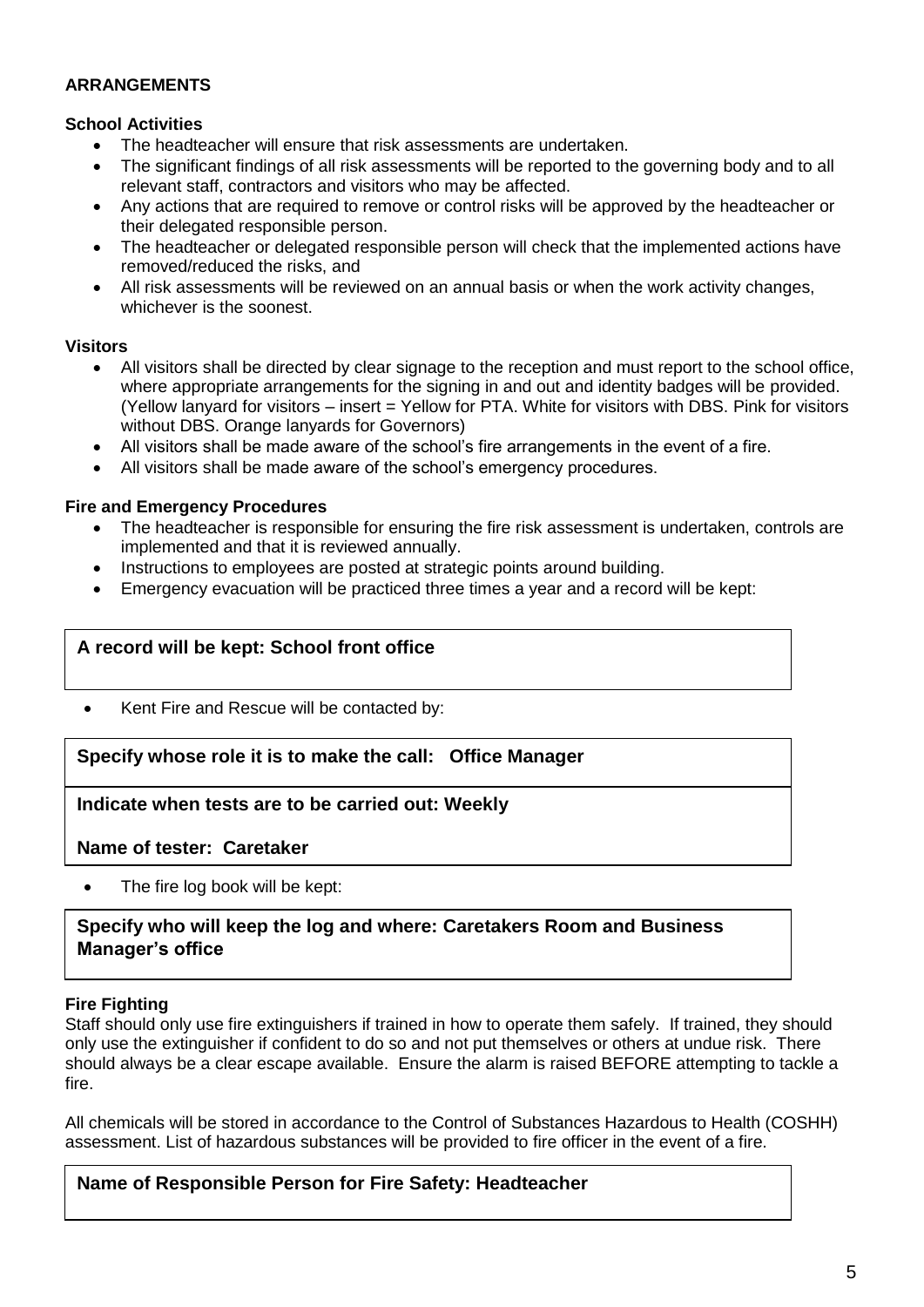## **Maintenance of Fire Precautions:**

The headteacher will ensure regular maintenance of:

- 1. Fire extinguishers
- 2. Fire alarms
- 3. Fire doors
- 4. Fire safety signs and identification of escape routes
- 5. Emergency lighting and other emergency equipment

#### **Bomb Alerts/Suspect Packages**

Bomb alerts will be dealt with in accordance with the school's emergency planning arrangements.

- The headteacher is responsible for ensuring the bomb alert procedures are undertaken and implemented.
- Guidance on bombs/suspicious devices or packages will be circulated to staff annually.

#### **First Aid Arrangements**

 The headteacher will ensure that there are an appropriate number of designated and trained first aiders in the school.

## **A list of first aiders and contact details can be found: On the First Aid Cupboards**

 The headteacher will ensure that there are an appropriate number of first aid boxes, with instructions and locations clearly marked.

#### **The first aid boxes are located in ALL Classrooms. Y1/Y3 cloakroom. Business Manager's Office and medical room by the Staff Room.**

- A first aid risk assessment will be carried out by the headteacher to determine the above factors*.*
- The school will follow the procedure for completion of incident / accident records. HS157, HS160, F2508.
- All reportable incidents under Reporting of Injuries, Diseases and Dangerous Occurrences Regulations 2013 (RIDDOR) will be reported to the HSE by the school. Advice should be sought if any doubt whether an incident is reportable.
- Parents will be invited to complete the consent form for medical treatment in accordance with school policy and DFE guidance.

#### **Information Technology**

- The Headteacher will ensure that suitable arrangements are in place for the use of Information Technology.
- Information Technology will be installed safely, with due consideration given to ventilation for server rooms and computer suites and to hazards such as asbestos and working at height.
- Where laptops are used, safe systems of work including charging and use of trolleys will be devised.
- Assessments for users of Display Screen Equipment (DSE) will be carried out in accordance with the Health and Safety (DSE) Regulations 1992 (as amended in 2002).
- The KCC guidance on interactive whiteboards will be followed.

#### **Legal Requirements for Premises**

- The school will comply with the requirements of the Workplace (Health, Safety and Welfare) Regulations 1992 with regard to facilities for staff such as lighting, heating, ventilation, space, condition of floors and general welfare facilities.
- The school will comply with the arrangements of the Education (School Premises) Regulations 1999 (Updates 2012) with regard to school facilities such as washrooms for pupils and staff, medical accommodation and indoor temperatures.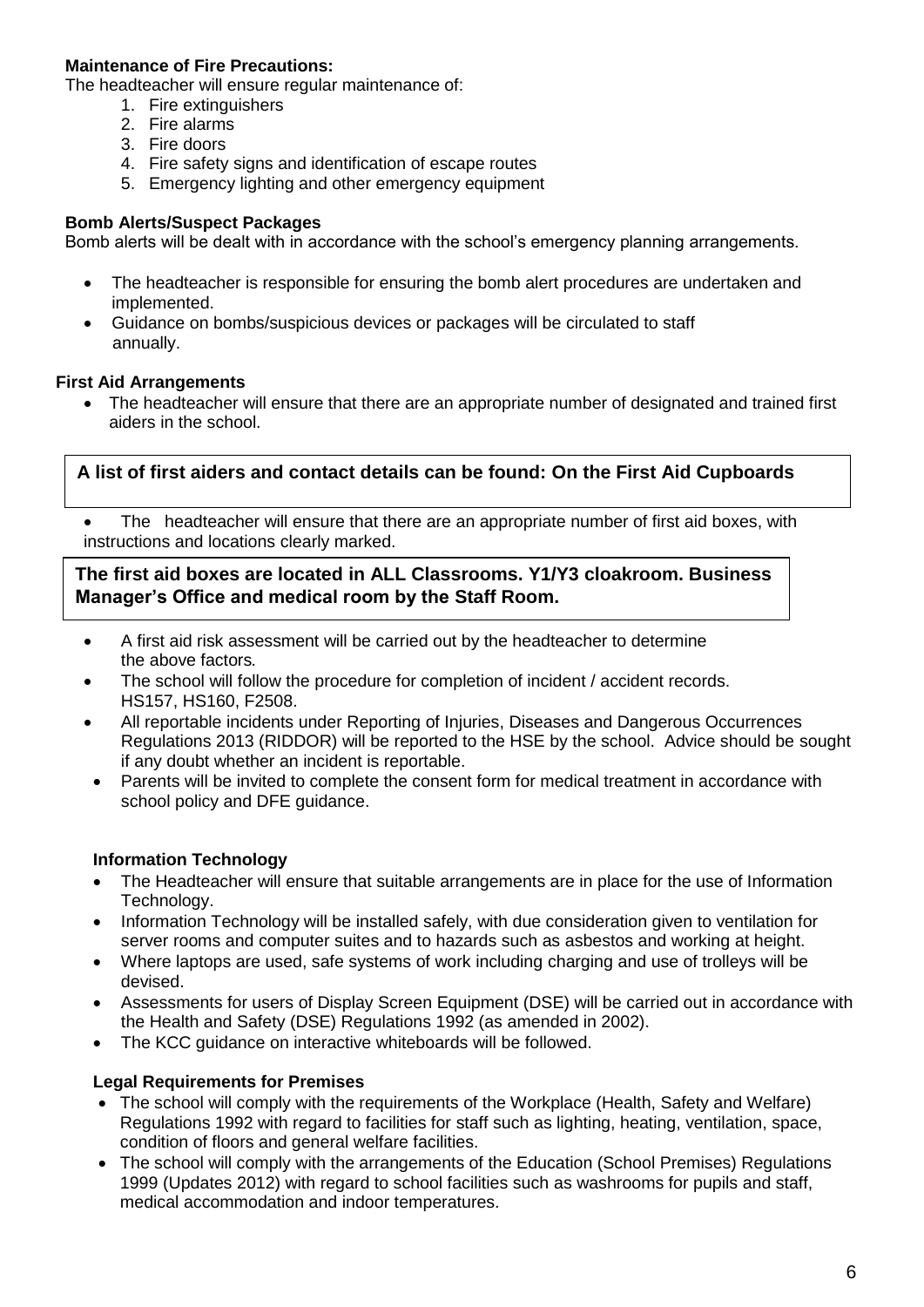#### **Safe Handling and Use of Substances**

- The headteacher is responsible for identifying all substances which need an assessment under the Control of Substances Hazardous to Health (COSHH) Regulations 2002.
- The headteacher or delegated responsible person will be responsible for undertaking COSHH assessments.
- The headteacher will be responsible for ensuring that all relevant employees are informed about the COSHH assessments.
- The headteacher will be responsible for w substances can be used safely before they are purchased.
- COSHH assessments will be reviewed on an annual basis or when the work activity changes, whichever is the soonest.

## **Inspection of Premises, Plant and Equipment**

- The headteacher will arrange for formal inspections of the premises, plant and equipment to take place three times a year and draw up an effective maintenance programme.
- All identified maintenance will be implemented.
- Routine checks may be undertaken by a combination of class teachers, governors, caretaking staff and the headteacher/deputy head using the checklists.
- Access to store rooms; boiler rooms; tank and plant rooms should also be checked, including checking for inappropriate storage of ladders and other equipment, in particular in and around intake cupboards.
- Where damaged asbestos is encountered or suspected, procedures, as laid down in the KCC Asbestos policy, will be followed.

## **Asbestos Management**

Property and Infrastructure Support will arrange for a management asbestos survey to be carried out every three years in line with KCC policy. The headteacher will ensure that the KCC asbestos management policy is followed. An asbestos docubox will be kept on reception and staff will ask all contractors to check the survey and sign to say that they are aware of where the asbestos is within the building. The headteacher or the delegated responsible person will monitor areas where asbestos material is present, record significant findings and arrange for remedial works to be carried out if necessary. All works undertaken will be updated in the asbestos survey on completion.

## **Legionella Management**

Property and Infrastructure Support will arrange for a water hygiene risk assessment to be carried out every two years in line with statutory requirements. Assessments identify if there are areas where conditions are such that legionella bacteria could grow; list any required works; and include details of future monitoring requirements that the school is responsible for. Therefore all identified remedial works will be incorporated into the school's maintenance programme.

Monitoring of the water system is also a statutory requirement and the school will ensure this is undertaken. This will include taking temperature readings, recording these in the log book and descaling spray outlets.

## **Liquid Petroleum Gas Management**.

The headteacher will ensure that there is an adequate risk assessment and emergency plan in place to cover all eventualities in an emergency situation and share this information with all relevant staff. Risk assessments will also be available from Calor or the supplying agent with regards to delivery of the gas. Reference to section three of the KCC Emergency Planning Guidance for Kent Schools is also relevant and it should be ensured the relevant people are familiar with it.

## **Oil Fired Boilers**

#### **Heating Oil Storage and Management**

The Headteacher will ensure that there is an adequate risk assessment and spillage action plan in place to cover all eventualities in the event that the tank or bund fails or there is a release of heating oil during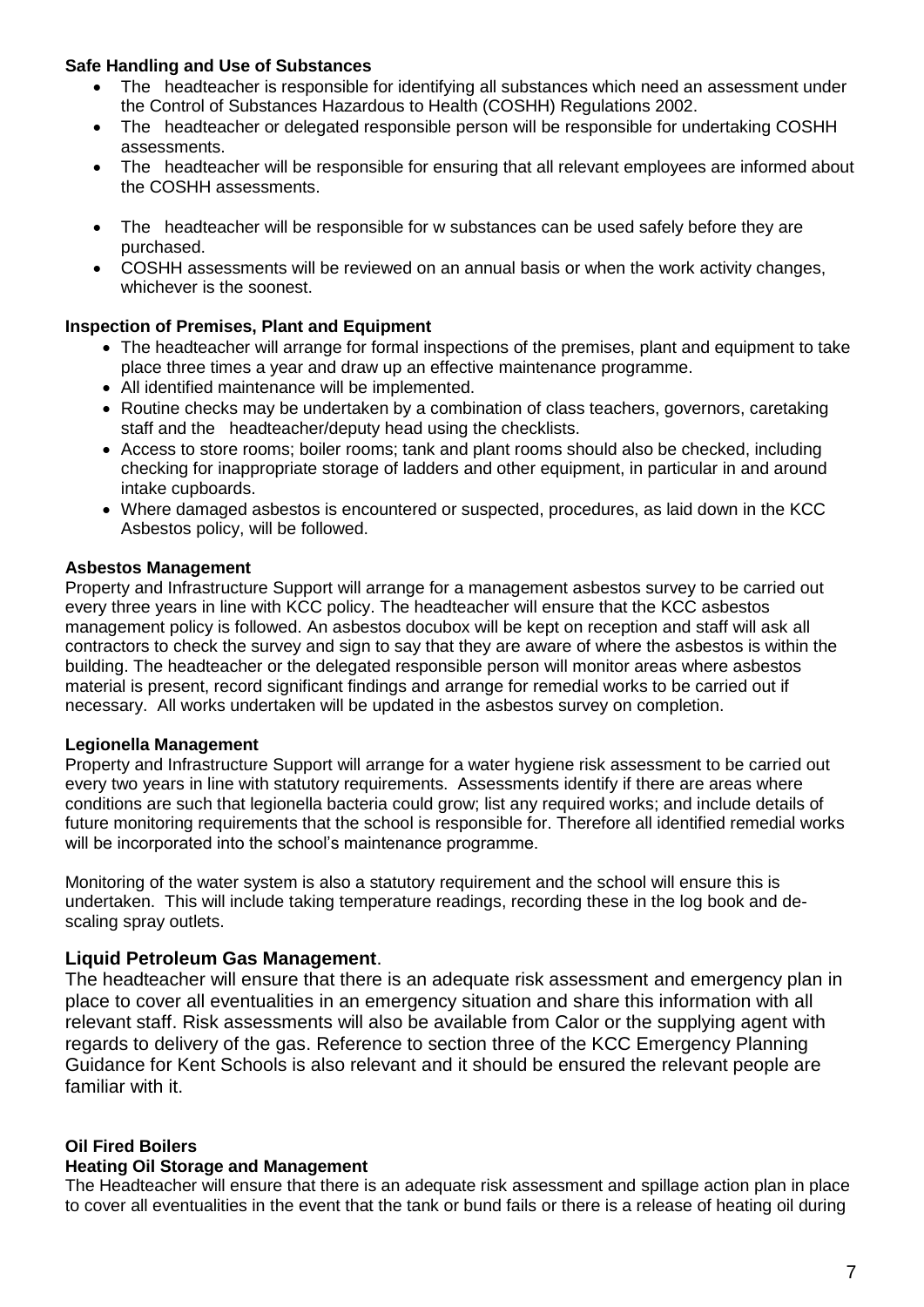the delivery process, which causes heating oil to pollute the surrounding area or surface water drains and to share this information with all relevant staff.

#### **Radon Management**

*For information: Include in your policy if applicable to your school.* 

The Headteacher has a duty to safeguard the health of themselves, staff and pupils so far as reasonably practicable. Monitoring of radon will be carried out in accordance with Kent County Council and Health Protection Agency guidance.

#### **List of Risk Assessments, Policies and Procedures to complement this Policy**

- Asbestos management
- Bomb alerts
- Control of chemicals hazardous to health (COSHH)
- Display Screen Equipment (DSE)<br>• Drugs and alcohol
- Drugs and alcohol
- Electricity at work including portable appliance testing
- Emergency planning
- Fire
- First aid requirements
- Infection control
- Legionella
- Lone working
- Managing contractors
- Manual handling
- Off-site visits
- Pedestrian and people movement
- Playground supervision
- School events
- School facilities
- Slips, trips and falls
- Stress management
- Violence and aggression
- Working at height

#### **Useful contacts**

Kent County Council Health and Safety Unit Email: healthandsafety@kent.gov.uk Health and Safety Advice Line: Tel: 03000 418456 Location: Room 1.04 Sessions House, Maidstone, ME14 1XQ

Outdoor Education Unit Tel: 03000 410901 Email:Outdoor.Education@theeducationpeople.org Location: The Swattenden Outdoor Centre, Swattenden Lane,Cranbrook, TN17 3PS

Insurance and Risk Management Lee Manser - Insurance Manager. Tel: 03000416428, Email: lee.manser@kent.gov.uk Location: Room 2.53 Sessions House. Maidstone. ME14 1XQ

Staff Care Services Occupational Health, Mediation Services, and Support Line. Tel: 03000 411411 Email: occupational.health@kent.gov.uk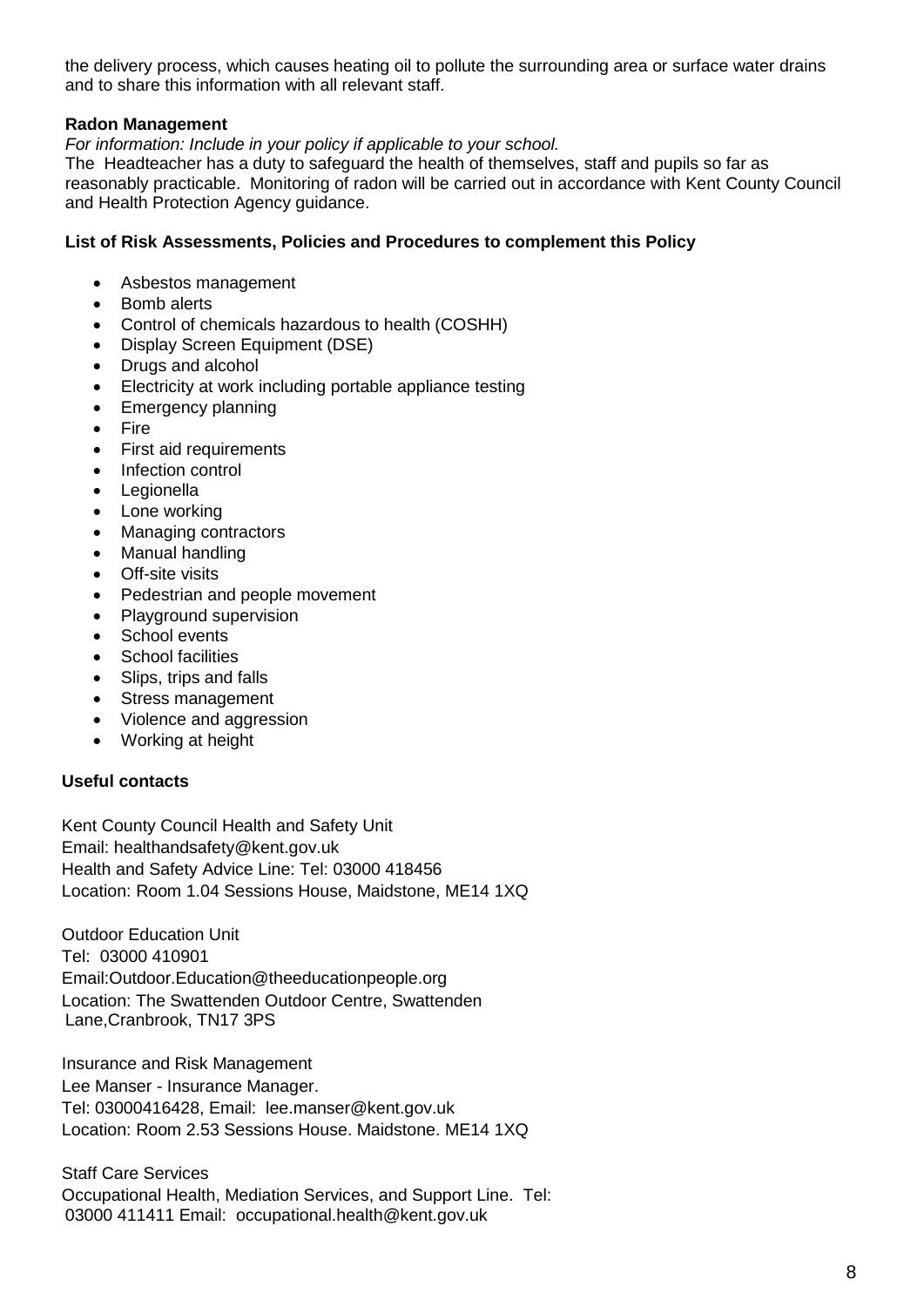Location: Park House, 110-112 Mill Street, East Malling, ME19 6BU

**Classcare** 

Email: classcare.enquiries@kent.gov.uk Location: Room 1.44, Sessions House, County Hall, Maidstone, Kent, ME14 1XQ

Health and Safety Executive Location: International House, Dover Place, Ashford, TN24 1HU

Kent Fire & Rescue Service The Godlands Straw Mill Hill Tovil Maidstone ME15 6XB Tel: 01622 692 121

RIDDOR Incident Contact Centre Website: www.riddor.gov.uk. Tel: 0845 345 0055 (For reporting fatal/ specified, and major incidents only) Online reporting: https://www.hse.gov.uk/riddor/report.htm

Employment Medical Advisory Service (EMAS) The Executive's Employment Medical Advisory Service (EMAS). Tel: 02089 958503 Location: PO Box 3087, London W4 4ZP

Association for Physical Education. Tel: 01905 855584, Email: enquiries@afpe.org.uk Website: http://www.afpe.org.uk/ Location: 117 Bredon, University of Worcester, Henwick Grove, Worcester. WR2 6AJ

Sustainability & Climate Change Team Deborah Kapaj – Sustainable Estates Programme Manager Tel: 03000 410237 Location: 2nd Floor, Invicta House, County Hall, Maidstone. ME141XX